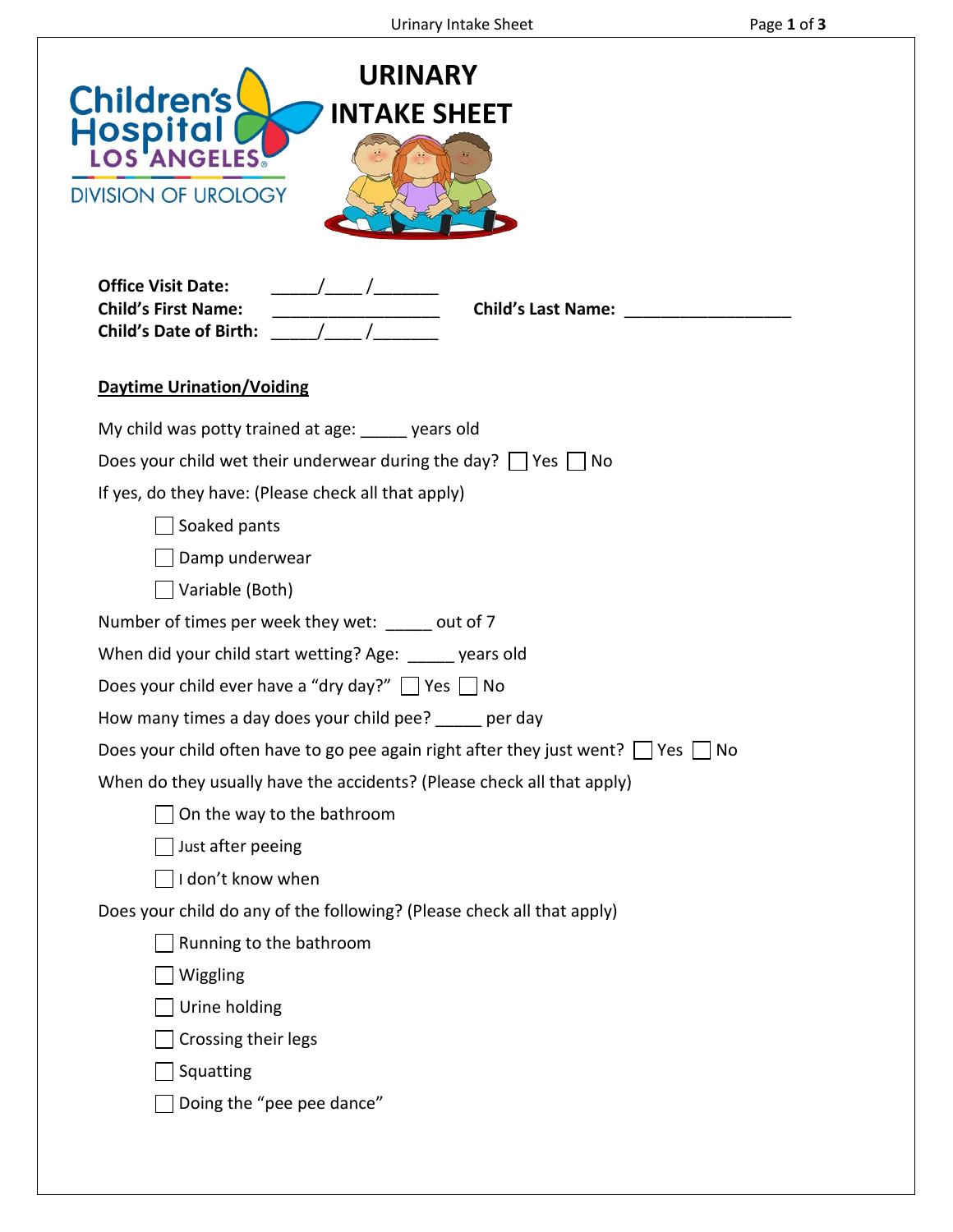| <b>Daytime Urination/Voiding Continued</b>                                                                                                                |
|-----------------------------------------------------------------------------------------------------------------------------------------------------------|
| When your child pees is it a:                                                                                                                             |
| Small amount                                                                                                                                              |
| Large amount                                                                                                                                              |
| Variable amount                                                                                                                                           |
| What does the stream look like?                                                                                                                           |
| Strong                                                                                                                                                    |
| Continuous                                                                                                                                                |
| Intermittent                                                                                                                                              |
| Dribbling/drip                                                                                                                                            |
| Upward deflection                                                                                                                                         |
| What has been tried to stop daytime wetting:                                                                                                              |
| Toilet schedule                                                                                                                                           |
| Potty watch                                                                                                                                               |
| Setting a timer                                                                                                                                           |
| Reward systems/star chart                                                                                                                                 |
|                                                                                                                                                           |
| <b>Bedwetting</b>                                                                                                                                         |
|                                                                                                                                                           |
|                                                                                                                                                           |
| If yes, who?<br>Any family history of wetting the bed at an older age? $\Box$ Yes $\Box$ No                                                               |
| At what age did the bedwetting stop? ______ years old                                                                                                     |
| Does your child wet the bed? $\Box$ Yes $\Box$ No                                                                                                         |
| Does your child ever have a dry night? $\Box$ Yes $\Box$ No                                                                                               |
| If yes how many nights per week _____ out of 7                                                                                                            |
| Was there ever a long period of time (>3 months) that your child did not wet the bed? $\Box$ Yes $\Box$ No<br>Urine volume: (Please check all that apply) |
| Soaked bed                                                                                                                                                |
| Soaked underwear/pullups                                                                                                                                  |
| Damp underwear                                                                                                                                            |
| Remedies tried to stop bed wetting: (Please check all that apply)                                                                                         |
| Formal bedwetting alarm                                                                                                                                   |
| Medication                                                                                                                                                |
| Restricting evening fluids                                                                                                                                |
| Waking your child up at night                                                                                                                             |
| Is your child a very deep sleeper? $\Box$ Yes $\Box$ No                                                                                                   |